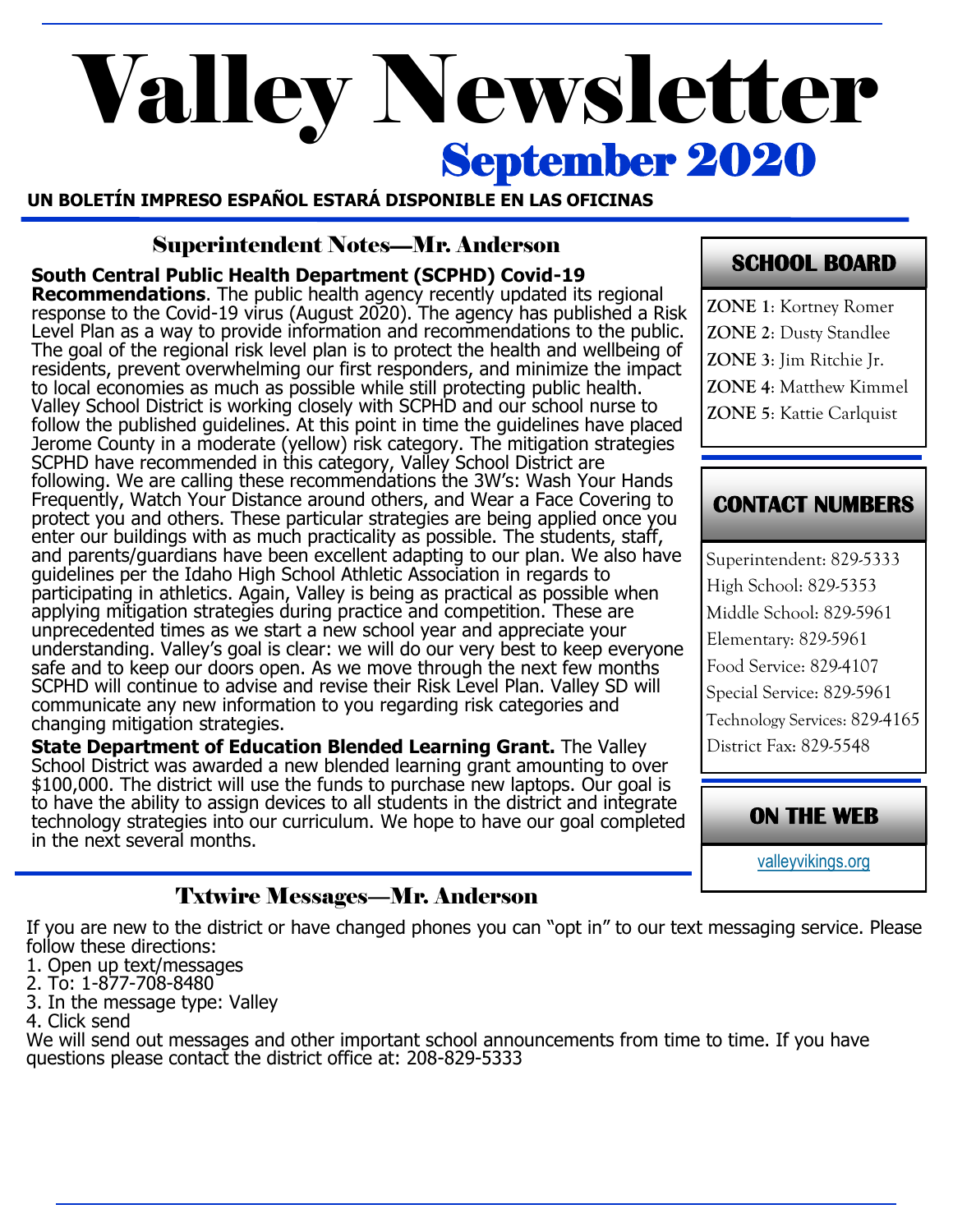## Valley Community Birthday Calendars

Thank you to the Valley community and local businesses who have faithfully supported the Community Birthday Calendar project for the past 20 years. With the increased use of technology to track events and birthdays, it has been decided that the calendar will be retired this year. A special thanks goes out to the many district workers who have graciously donated their time for so many years and to Lana Black for her countless hours every year in organizing and spearheading this endeavor.

#### Jerome County Fair—Booster Club

Thank you to all of the volunteers that donated their time and energy in making the Jerome Fair parking fundraiser a success! Thank you to the Jerome County Fair Board for this opportunity. Thank you for the muscle in setting up... Ken Hodges, Alan Lancaster, Bern Mussmann, Ryon, April, Kinley and Kellen Jarvis, Brian Hardy, Steve and Corinn Hunter, Shaun Elorrieta, Braden Cantu, Erich Buschhorn, Jeff, Carrie, Greta and Laney Morgan, and Matt and Adam Lukes. Thank you for donating supplies...Rob and Jana Sellers, Road Works Ahead, Steve Fogg with Qualpol, and Franklin Building Supply. Thank you for your time spent at the fair...Vikki and James Meyer, Tara and Bailey Stephens, Pat Burns, Rob and Sonia Stone, Melissa Tattersall, Naomi Wethern, Amy Alves, Rick and Holly Hall, Amy and Kimberly Hinojosa, Megan and Jordan Stubbs, Galicia Hernandez, Jennifer Hardy, Monica Lopez, Shanon and Michelle Taylor, Alex Raney, Cassi Whitaker, Hilary Stubbs, Sean and Katie Christensen, April Jarvis, Lindsey Christopherson, Denise Krieger, Susana Chaires, Marcia Mussmann, James and Jamie Madson, Ken and Shannon Hodges, Todd and Bridget Buschhorn, Jessica, Afton and Alora Godfrey, Brenda and Jakobi Johnson, Jacob and Paulette Shobe, Maria Gutierrez, Jenny Kincaid and Emily Mckague, Matt West, Becki and Journey Fenton, Connie and Alexis VanSickle, Kathrine Brune, Katie Clark, Jeff and Carrie Morgan, Bob and Nancy Staffen, Codi VanSickle, Alfredo and Anna Valdez, Justin and Sarah Johnson, Braden Cantu, Dean, Eden, Raquel, Mackenzie, Logan and Treg Dimond, Adrian and Ofelia Guzman, Jim, Jackie and Rellis Murphy, Kelly, Tina, Cooper, and Karleigh Irish, Matt and Andrew Lukes, and Troy and Beckie Lewis. Thank you for the muscle in cleaning up...Neil Clark, Steve and Corinn Hunter, Hilary, Jordan, Austin and Lukas Stubbs, Alex, Heidi, Evan and Avery Hurtado, and Matt, Adam and Andrew Lukes.

#### Membership & Homecoming—Booster Club

We are beginning a new school year and would appreciate your support as a Booster Club member. The cost for membership is \$25 per family. You can turn in your membership fee to Jenny Lukes by dropping it off at the school office during regular school hours or mail it to Valley Booster Club at 882 Valley Road South, Hazelton, ID 83335. Please make checks payable to Valley Booster Club. Thank you for your support and GO VIKINGS!

Come out and support your Valley Vikings on September 25<sup>th</sup> as they play against Nampa Christian. The JV play at 4:00pm and the Varsity game starts at 7:00pm. The Booster Club will be serving dinner and goodies from 4:30-9:00pm. Please join us for dinner and cheer on your favorite team!

#### Fall Drivers Ed Class 2020—Mrs. Lamun

The fall drivers' education class will begin at 6:30a.m. on Wednesday, September 16th. Class will be held from 6:30-7:30a.m. each Tuesday-Friday. Monday classes will be held from 8-11a.m. A parent must attend the first 20 minutes of class on the first day. Class will run approximately through October. Drives will be scheduled in addition to the class hours. The cost is \$200. You may pay in full or at least half before class starts. The balance must be paid in full by the end of class. If we do not get at least 12 we will cancel the class. Your money will be refunded if the class is canceled. You must be 14 ½ before Tuesday, September 15th to be eligible to take the fall class and to purchase a permit. Students MUST have purchased their permit BEFORE class on the 16th. You must purchase the permit at the Sheriff Office. The cost is \$21.50. I will need to make a copy of the receipt on the first day of class. Please get a copy of the Idaho Driver's Manuel when you get your permit. This is needed for class and I don't provide them. If you do not have your permit by the first day of class you may not be in the class. No Exceptions! Sign up in the high school office and get the necessary info. and paperwork before going to get your permit. Information is also located on the district website. If you have any questions, please see or call Mrs. Lamun (208) 431-7973.

Valley Newsletter